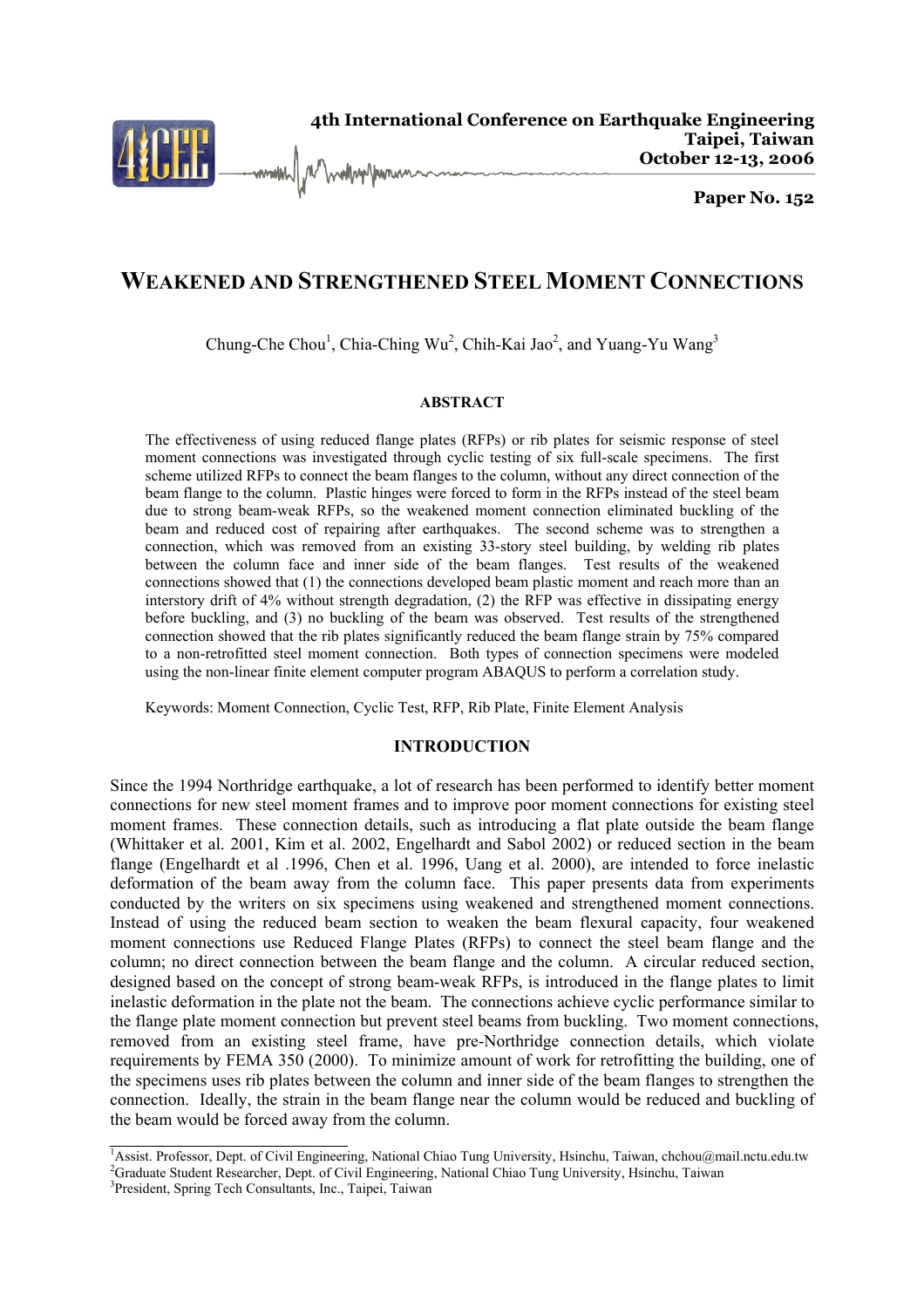#### **TWO TYPES OF PROPOSED MOMENT CONNECTIONS**

#### **Weakened Moment Connection**

Four new weakened moment connection subassemblies (Chou et al. 2005) were designed and tested. Each subassembly included an exterior connection with one steel beam  $(H450\times200\times9\times14)$  and a concrete-filled tube column (350×350×9). ASTM Grade 50 steel was specified for the beam and tube column. As shown in Fig. 1, the connection used the reduced flange plate (RFP) to transfer the beam flange force to the column. The ultimate flexural capacity,  $M_{RFP}$ , provided by the RFPs is estimated as

$$
M_{RFP} = F_u b_R t_R (d_b + t_R)
$$
 (1)

where  $b_R$  is the minimum width of the RFP;  $t_R$  is the thickness of the RFP;  $d_b$  is the beam depth, and  $F_u$ is the specified ultimate tensile strength of the plate, equal to 400 MPa and 450 MPa for ASTM A36 and Grade 50 material, respectively. The moment at the column face, determined by projecting the moment capacity,  $M_{RFP}$ , at the center of the reduced section, is

$$
M_{RFPF} = F_u b_R t_R (d_b + t_R) \frac{L_b}{L_b - s_h}
$$
\n<sup>(2)</sup>

where  $s_h$  is the distance between the face of the column and the center of the reduced section, and  $L_b$  is the distance from the actuator to the face of the column. When the beam yield moment,  $M_{\nu b}$ , is developed at the end of the RFP, the moment at the face of the column is

$$
M_{yf} = M_{yb} \frac{L_b}{L_b - (L_{RFP} + d_b/4)}
$$
(3)

where  $L_{RFP}$  is the length of the RFP, and  $d_b/4$  is the distance between the beam hinge and the end of the RFP.

Since all specimens were intended to produce plastic hinges in the RFPs, the size of the RFPs was determined by limiting *MRFPF* less than either *Myf* (Specimens RFP-1, RFP-2, and RFP-3) or 0.9*Myf* (Specimen RFP-4). The minimum width of the RFP,  $b_R$ , for all specimens was 120 mm. ASTM Grade 50 steel was used for the RFPs of Specimens RFP-1 and RFP-2, and ASTM A36 steel was used for the RFPs of Specimens RFP-3 and RFP-4. The thickness,  $t_R$ , flexural capacity,  $M_{RFP}$ , and the computed moment from Eqs. (2) and (3) are listed in Table 1. The RFPs of Specimens RFP-1 and RFP-2 were shop welded to the column tube since shop fabrication can produce high quality welds. Specimen RFP-1 used a bearing-type joint between the RFP and the beam flange, in which bolt shear controlled the number of bolts. The design force for the bolts was computed as the moment,  $M_{RFP}$ , divided by the distance between mid thickness of the top and bottom RFPs. Specimen RFP-2 used pretensioned slip-critical high-strength bolts along with longitudinal fillet welds to connect the RFP and the beam flange (Fig. 2). Two stiffeners outside the RFPs were intended to reduce the buckling length of the RFP. Specimens RFP-3 and RFP-4 used a device, which is composed of the RFP and an end plate, to connect the column and the beam. The device of Specimen RFP-3 was shop welded outside the beam flange and field bolted to the column with A490 bolts. Specimen RFP-4 used bearing-type bolts to connect the device and the beam flange, and also had a T-shaped stiffener outside the RFP to prevent buckling of the RFP in compression.

#### **Strengthened Moment Connection**

Two moment connections RMC-1 and RMC-2 were removed from an existing moment frames and delivered to the laboratory for testing (Chou et al. 2006). Weld backing and runoff tabs were left in the CJP groove welds between the beam and column; a circular-cut weld access hole with radius of 50 mm was used; and the shear tab was bolted to the beam web reinforced with fillet welds. These connection details violate requirements for use in Special Moment Frame systems by FEMA-350 (2000). Complete joint penetration (CJP) groove welds of these two specimens were also examined by ultrasonic test; the results showed that CJP groove weld of Specimen RMC-1 was acceptable but that of Specimen RMC-2 had defect. To minimize the amount of work required to retrofit the existing moment frame, welding four 22-mm thick rib plates (Fig. 3) between the box column (700×700×35)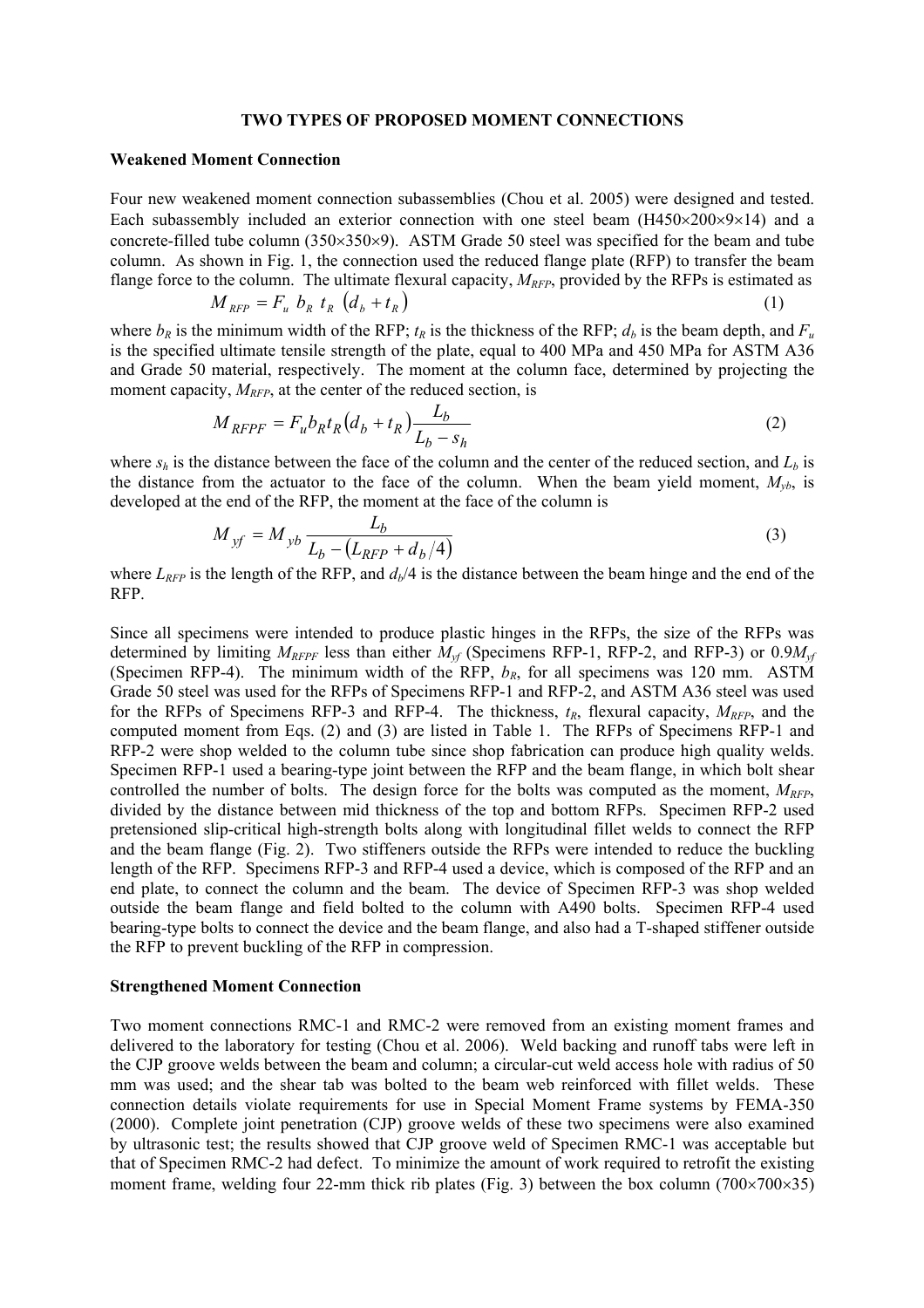and the inner side of the beam  $(H702\times254\times16\times28)$  flanges was proposed. Ideally, the beam flange strain in the strengthened section would be reduced by more than half compared to the non-retrofitted moment connection.

### **TEST RESULTS**

# **Weakened Moment Connection**

Each specimen was tested in the setup (Fig. 4) by displacing an actuator at the end of the beam through a series of displacement cycles (AISC 2002). Fig. 5 shows the relationships between the beam tip deflection and the moment for Specimens RFP-1 and RFP-2. The cyclic behavior shows that, in general, the reduced flange plate absorbed a significant amount of inelastic energy although the inelastic behavior of Specimen RFP-1, same as Specimen RFP-4, was pinched due to slip of the bolted RFP joint. At an interstory drift of 0.75%, the flange force of Specimens RFP-1 and RFP-4 reached the friction slip capacity of the bolts, and the beam flange slipped, causing an increase in drift under almost constant moment  $(0.61M_{np})$ . Further application of the load caused bolts to bear against the bolt holes, and considerable stiffness gained after an interstory drift of 1.5%. The maximum moment of Specimen RFP-1 was developed at an interstory drift of 5%, where buckling of the RFP in compression was noticed. The buckled RFP could be straight in tension but the flexural strength degraded at an interstory drift of 6% due to buckling of the RFP (Fig. 6). With a T-shaped stiffener positioned outside the RFP of Specimen RFP-4, buckling of the RFP was not noticed until the specimen was loaded towards an interstory drift of 7%.

A fully-restrained joint was used to connect the RFPs and the beam flanges for Specimens RFP-2 and RFP-3. The RFP yielded at an interstory drift of 1% when the moment at the column face reached 0.8*M<sub>np</sub>*. Buckling of the RFP became apparent at an interstory drift of 4% for both specimens. Fracture of the top RFP in tension, as illustrated by Fig. 7, occurred at the second cycle of 5% interstory drift that was imposed on Specimen RFP-2. Welding between the buckled RFP and the beam flange of Specimen RFP-3 fractured at an interstory drift of 4%; the fracture propagated with an increasing drift and caused a sudden loss in strength towards a 6% interstory drift.

### **Strengthened Moment Connection**

Specimen RMC-1 remained elastic through all cycles of 0.375%, 0.5%, and 0.75% interstory drift. Yielding of CJP groove weld near the weld tab, as indicated by the flaking of whitewash, began at an interstory drift of 1%. Yielding was also observed at a weld access hole and at a junction of the shear tab to the column at an interstory drift of 1.5%. A minor weld crack was observed at the beam top flange near the weld tab and at the toe of the shear tab to the column face at the first cycle of 3% interstory drift. A minor crack was also observed at the end of the weld access hole near the beam flange. No strength degradation was observed during the excursion of 3% interstory drift [Fig. 8(a)], so the test was continued to the first cycle of 4% interstory drift when fracture of the beam flange occurred suddenly [Fig. 9(a)].

Specimen RMC-2 retrofitted with rib plates experienced similar behavior as Specimen RMC-1 before an interstory drift of 2%, but no sign of yielding was observed at a weld access hole or at the junction of the shear tab to the column. A minor weld crack within the weld tab length was observed at an interstory drift of 2%, and the crack propagated along the CJP groove weld at the first cycle of a 3% drift. A complete weld fracture along the beam top flange and welded rib plates occurred at the second cycle of 3% interstory drift [Fig. 9(b)], resulting in significant strength degradation [Fig. 8(b)]. Since the CJP groove weld at the beam bottom flange showed no sign of crack, the test was loaded reversely to an interstory drift of -4.8%. A minor weld crack near the toe of the rib plate and the column was observed, but no CJP weld fracture was observed at the beam bottom flange and column. Strain gages in the beam flange 60 mm away from the column face showed that the rib plates significantly reduce the tensile strain from 4% to 1% compared to Specimen RMC-1 and RMC-2 (Fig. 10). Note that the significant strain reduction cannot prevent fracture of the CJP groove weld due to existing weld defect in Specimen RMC-2 not Specimen RMC-1.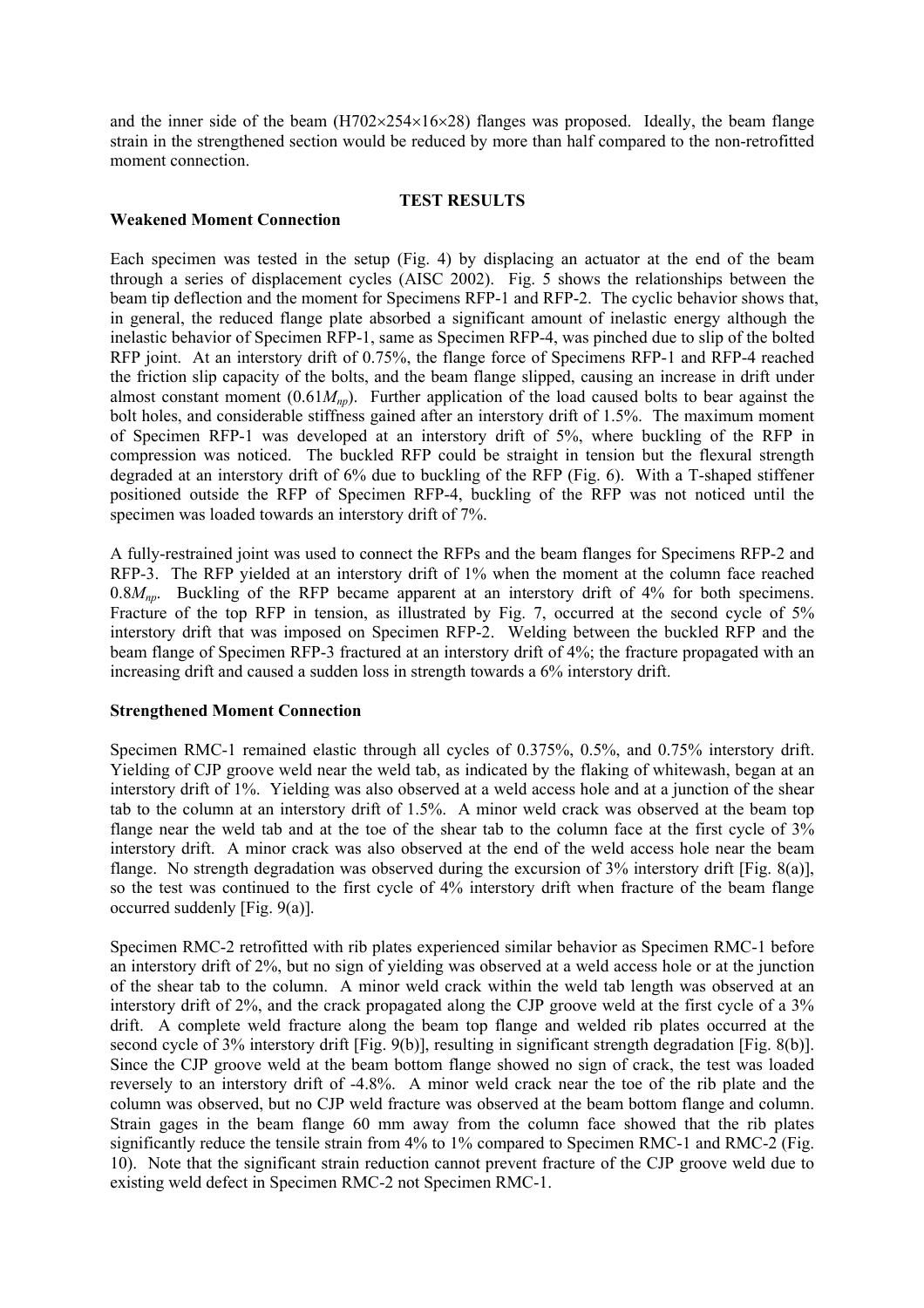# **FINITE ELEMENT ANALYSIS**

Finite element analysis was undertaken to study the flexural behavior between the proposed connection (Specimen RFP-2) and the flange plate (FP) moment connection, which is a prequalified moment connection according to FEMA-350 (2000). A FP connection with 16-mm thick flange plates outside the beam flange was determined based on FEMA-350 (2000). The two connections were modeled with the computer program ABAQUS (2003). The steel beam, steel tube, flange plate, and RFP were modeled using four-node shell elements, S4R. Rigid links were incorporated to simulate welding between the beam flange and the RFP or flange plate; they were also used to model the bolted connection between the beam flange and the RFP and between the beam web and the shear tab. Since the CFT column remained elastic during the test, the concrete infill were modeled as having only elastic properties. Eight-node solid elements, C3D8R, were used with contact modeling between the steel and concrete. Interaction between the concrete and the steel tube was modeled with hard contact behavior, allowing separation of the interface in tension and no penetration of that in compression. Steel coupons were tested cyclically in order to determine suitable parameters (Chou et al. 2005) in predicting the hysteretic behavior of the steel using the combined isotropic and kinematic hardening model in the computer program ABAQUS.

The moment versus beam tip deflection relationship of Specimen RFP-2 model is shown in Fig. 11(a); this relation predicts well the curves of cyclic test data. Fig. 12(a) shows longitudinal stress contour of the connection at the first cycle of an interstory drift of 4%, where the stress in the RFP concentrates within the reduced section. The steel beam of the FP connection buckles at the second cycle of an interstory drift of 4% [Fig. 12(b)]. The moment-deflection relationship of the FP connection is similar to that of Specimen RFP-2 before an interstory drift of 4% [Fig. 11(b)]. The elastic flexural stiffness and ultimate strength of the FP connection is 4% and 11% larger than that of Specimen RFP-2 model, indicating that flexural rigidity and strength of the proposed connection is close to the moment connection.

Nonlinear finite element analysis was performed and the analytical results were correlated with the experimental data for Specimens RMC-1 and RMC-2. Eight-node solid elements, C3D8R, were used to model the steel box column, steel beam, and rib plates. Rigid links were incorporated to simulate bolted joint between the beam web and the shear tab. The beam tip was loaded monotonically by imposing a displacement up to 3% interstory drift. Fig. 8 shows that the analytically predicted curve correlated closely the peak response of the test data for both specimens. The finite element analysis confirmed that the presence of the rib plate reduced the tensile strain in the beam flange of Specimen RMC-2 (Fig. 10) by more than 60%. Fig. 13 shows flexural stress and strain contours in the rib plates, indicating that only part of the rib plate was effective to transfer the beam flange force to the column and the size of the rib plate might be further reduced. By integrating flexural stresses along the rib plate and the beam flange near the column face, it was found that the tensile force carried by the rib plates is about 23% of that carried by the beam flange at an interstory drift of 3%.

## **CONCLUSIONS**

Four weakened moment connections were tested and analyzed. Specimens RFP-1 and RFP-4 with the bearing-type joint between the RFP and the beam flange exhibited bolt slip at small drift, causing an increase in drift under almost constant moment until the bolts bore against the bolt holes. Specimens RFP-2 and RFP-3 used a weld joint between the RFP and the beam flange. Specimen RFP-3 experienced gradual weld fracture due to buckling of the RFP. Specimen RMC series were removed from an existing steel moment frame; Specimen RMC-2 had defect in CJP groove welds and was strengthened with four rib plates. Specimen RMC-1 and RMC-2 experienced fracture of the beam flange and CJP groove welds, respectively, at an interstory drift of 3%, violating AISC (2002) seismic provisions. Nonlinear finite element analyses of weakened and strengthened moment connections were performed using solid and shell elements. The experimental and analytical results support the following conclusions: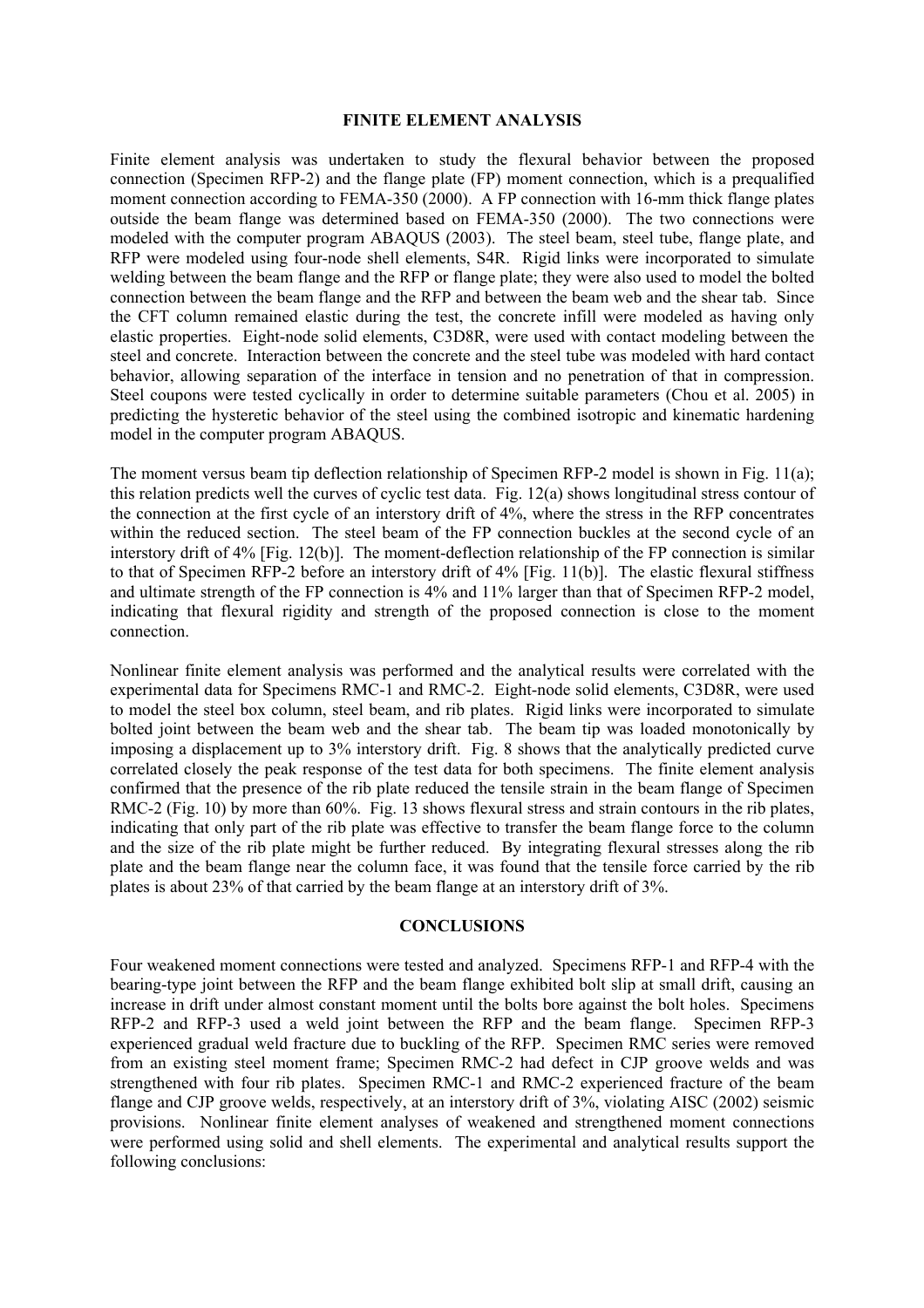- (1) Weakened moment connection reached beyond an interstory drift of 4% without yielding in the beam or significant strength degradation. The moment computed at the column face was about 1.2 to 1.34 times the nominal moment capacity of the beam (Fig. 5) at an interstory drift of 4%.
- (2) The finite element analyses demonstrated that the proposed weakened connection and the flange plate connection exhibit a similar hysteretic behavior [Fig. 11(b)]. The elastic flexural stiffness of Specimen RFP-2 is about 4% lower than that of the flange plate connection, indicating that the flexural rigidity of the weakened connection is compatible to the moment connection.
- (3) Specimen RMC-1 and RMC-2 had pre-Northridge connection details, violating requirements by FEMA 350 (2000). Although CJP groove welds of Specimen RMC-1, examined by ultrasonic test, were acceptable, the beam flange fractured at an interstory drift of 3%. The maximum tensile strain in the beam flange of Specimen RMC-2, which was strengthened with four rib plates (Fig. 3), was 1%, much less than 4% measured in Specimen RMC-1 at an interstory drift of 3% (Fig. 10).

### **ACKNOWLEDGMENTS**

The researches sponsored by the National Center for Research on Earthquake Engineering (NCREE) and Spring Tech Consultants Inc., Taiwan are appreciated. The writers would also express gratitude to Professor K. C. Tsai for providing technical advices.

### **REFERENCES**

AISC (2002). *Seismic provisions for structural steel buildings*. AISC, Chicago.

Chen, S. J., C. H. Yeh, and J. M. Chu (1996). "Ductile steel beam-to-column connections for seismic resistance," *J. Structural Engineering*, ASCE, Vol. 122, No. 11, 1292-1299.

Chou, C. C., C. C. Wu, and C. H. Chou (2005). Seismic behavior of steel reduced flange plate moment connections. *Report No. NCREE-05-017*, National Center for Research on Earthquake Engineering, Taipei, Taiwan (in Chinese).

Chou, C. C., Y. J. Lai, Y. C. Wang, C. P. Hsu (2006). Cyclic testing of retrofitted moment connections for a Kaohsiung existing steel building structure. Dept. of Civil Engineering, National Chiao Tung University, Hsinchu, Taiwan (in Chinese).

Engelhardt, M. D., T. Winneberger, A. J. Zekany, and T. Potyraj (1996). "The dogbone connection: Part II," *Modern Steel Construction*, AISC.

Engelhardt, M. D., and T. A. Sabol (2002). "Reinforcing of steel moment connections with cover pates: benefits and limitations," *Engineering Structures*, Vol. 20, No. 4-6, 510-520.

FEMA (2000). Recommended Seismic Design Criteria for New Steel Moment-Frame Building*s*, *FEMA 350*, Federal Emergency Management Agency, Washington, DC.

HKS (2003). *ABAQUS User's Manual Version 6.3*, Hibbitt, Karlsson & Sorensen, Inc., Pawtucket, RI.

Kim, T., A. S. Whittaker, A. S. J. Gilani, V. V. Bertero, and S. M. Takhirov (2002). "Experimental evaluation of plate-reinforced steel moment-resisting connections," *J. Structural Engineering*, ASCE, Vol. 128, No. 4, 483-491.

Schneider, S., and I. Teeraparbwong (2002). "Inelastic behavior of bolted flange plate connections," *J. Structural Engineering*, ASCE, Vol. 128, No. 4, 492-500.

Uang, C. M., Q-S Yu, S. Noel, and J. Gross (2000). "Cyclic testing of steel moment connections rehabilitated with RBS or Welded Haunch," *J. Structural Engineering*, ASCE, Vol. 126 (1), 57-68.

Whittaker, A. S., A. S. J. Gilani, S. M. Takhirov, and C. Ostertag (2002). "Forensic studies of a large cover-plate steel moment-resisting connection," *The Structural Design of Tall Buildings,* Vol. 7, 265- 283.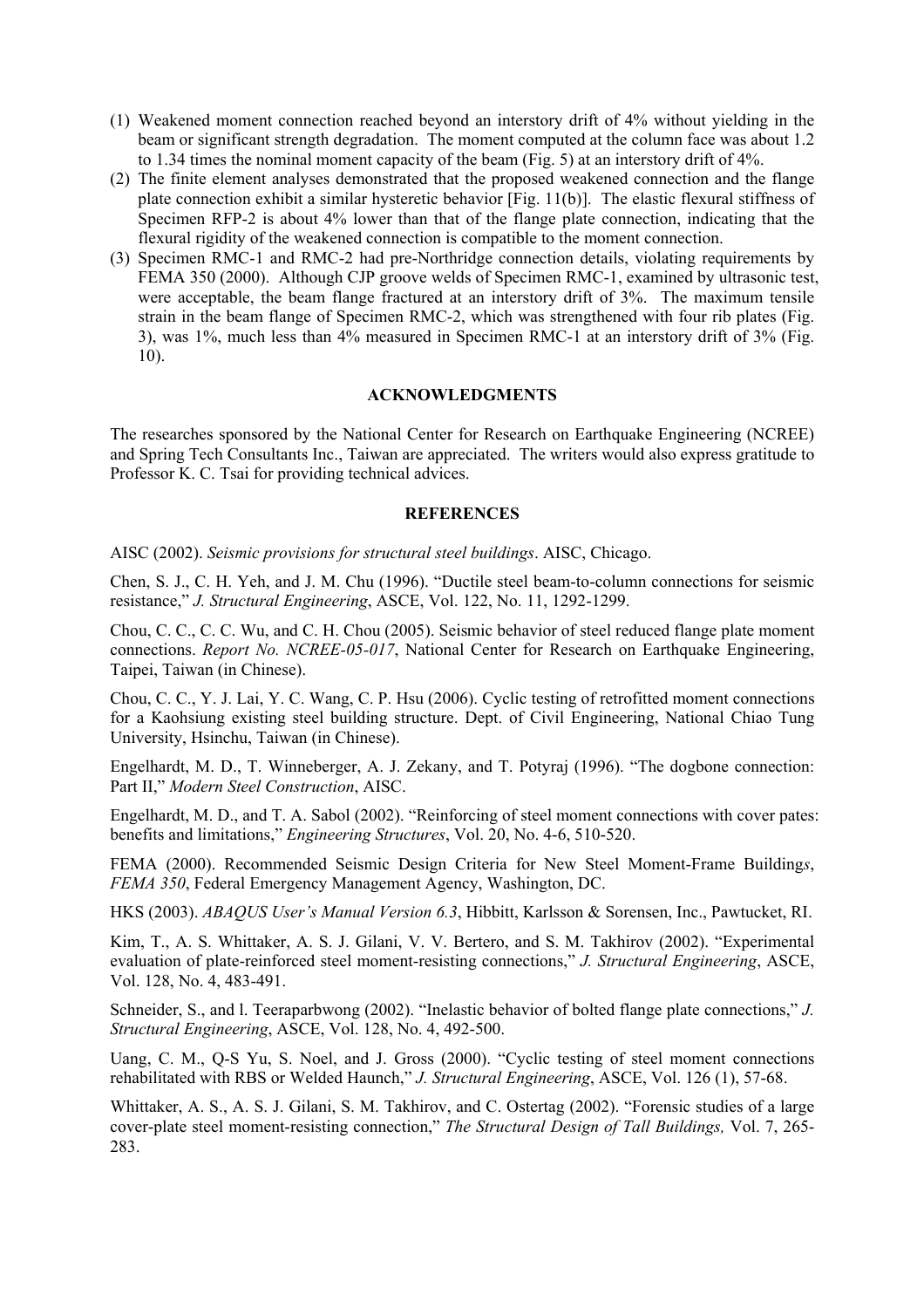| Specimen<br>No. | $t_R$<br>(mm) | $M_{RFP}$<br>$(kN-m)$ | $M_{\it RFFF}$<br>$(kN-m)$ | $M_{RFPF}/M_{np}$ | $M_{RFPF}/M_{\rm vf}$ |
|-----------------|---------------|-----------------------|----------------------------|-------------------|-----------------------|
| $RFP-1$         | 22            | 561                   | 620                        | 1.11              | 0.93                  |
| $RFP-2$         | 22            | 561                   | 620                        | 1.11              | 0.93                  |
| $RFP-3$         | 25            | 570                   | 627                        | 1.12              | 0.93                  |
| RFP-4           | 20            | 508                   | 557                        | 1.00              | 0.83                  |

Table 1. Parameters for Specimens RFP series

Note:  $M_{np}$  is the nominal capacity of the beam













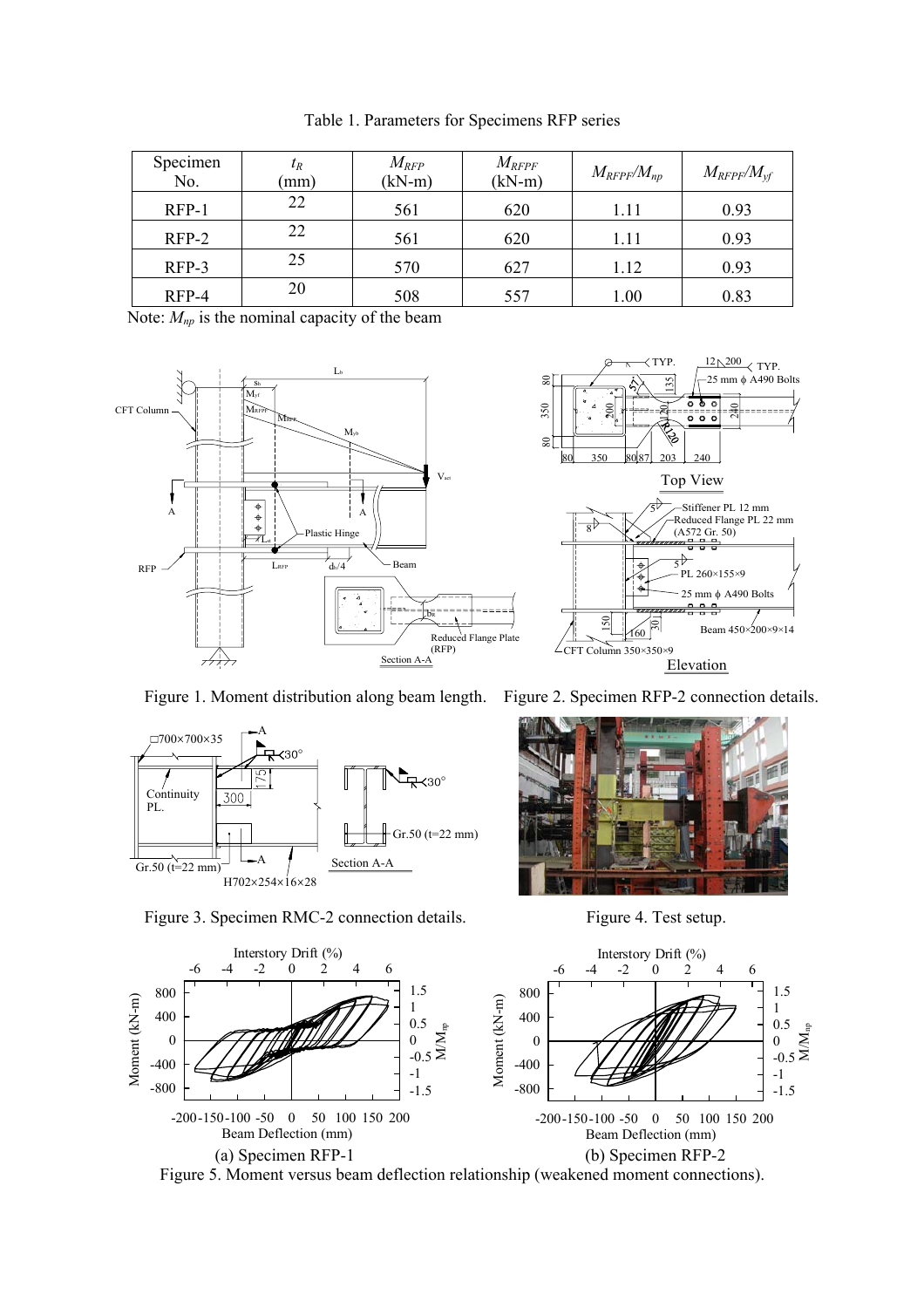



Figure 6. RFP buckling (Specimen RFP-1). Figure 7. RFP fracture (Specimen RFP-2).



Figure 8. Moment versus beam deflection relationship (strengthened moment connections).